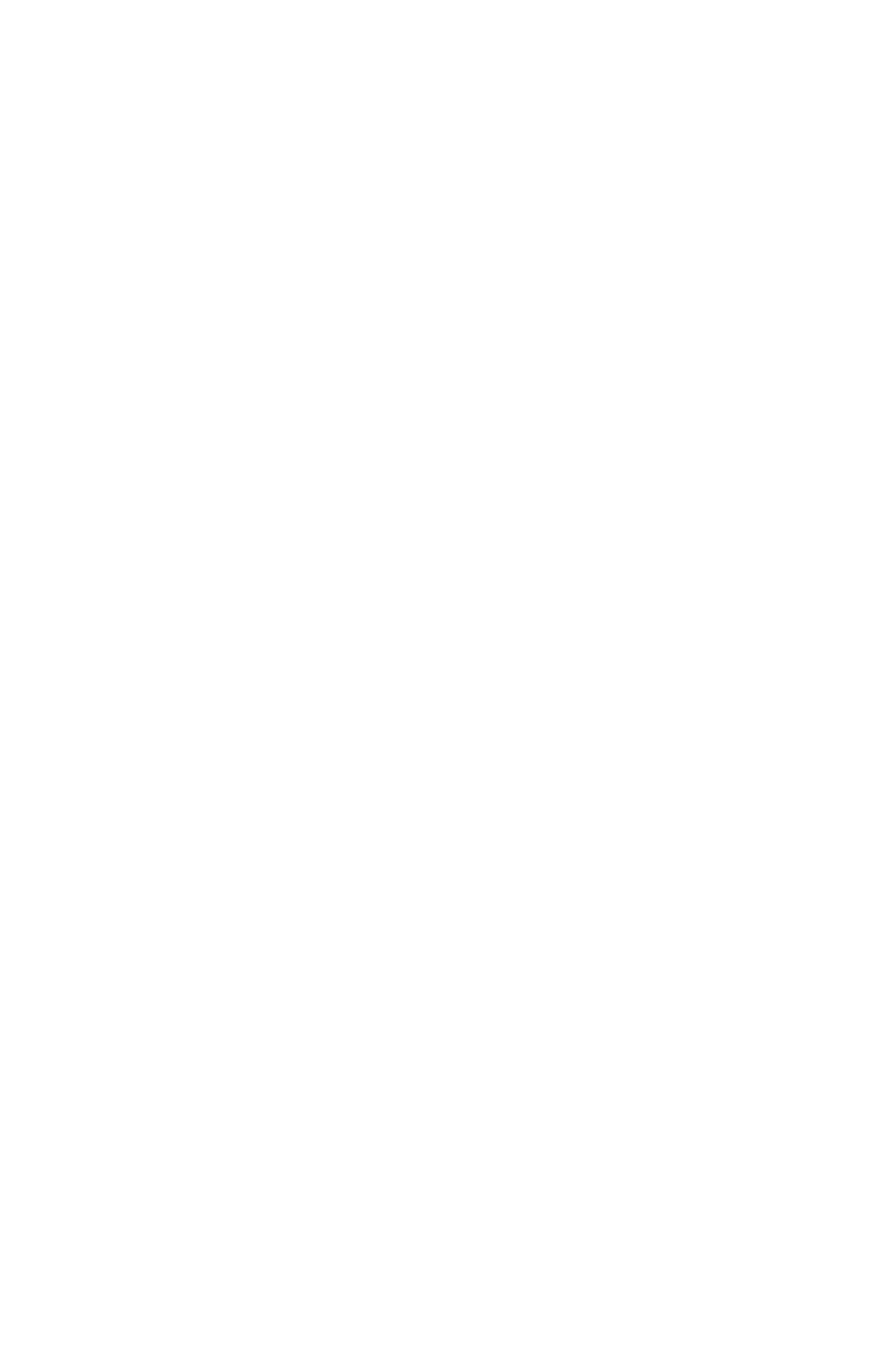



- Always keep cords out of children's reach.
- Move furniture away from cords and bead chains. Children can climb furniture to get to cords.

**THIS PRODUCT HAS BEEN ENGINEERED AND MANUFACTURED TO MEET THE SAFETY STANDARDS ESTABLISHED BY THE WINDOW COVERING SAFETY COUNCIL.**

# **IMPORTANT INFORMATION ABOUT YOUR ROMAN SHADE**

This product is designed to make your shade safer for children and pets. However, this shade is substantially different than the traditional shades that you might be accustomed to.

The cording system on the back of the shade is designed to help minimize the possibility of a child or pet becoming entangled in the cords.

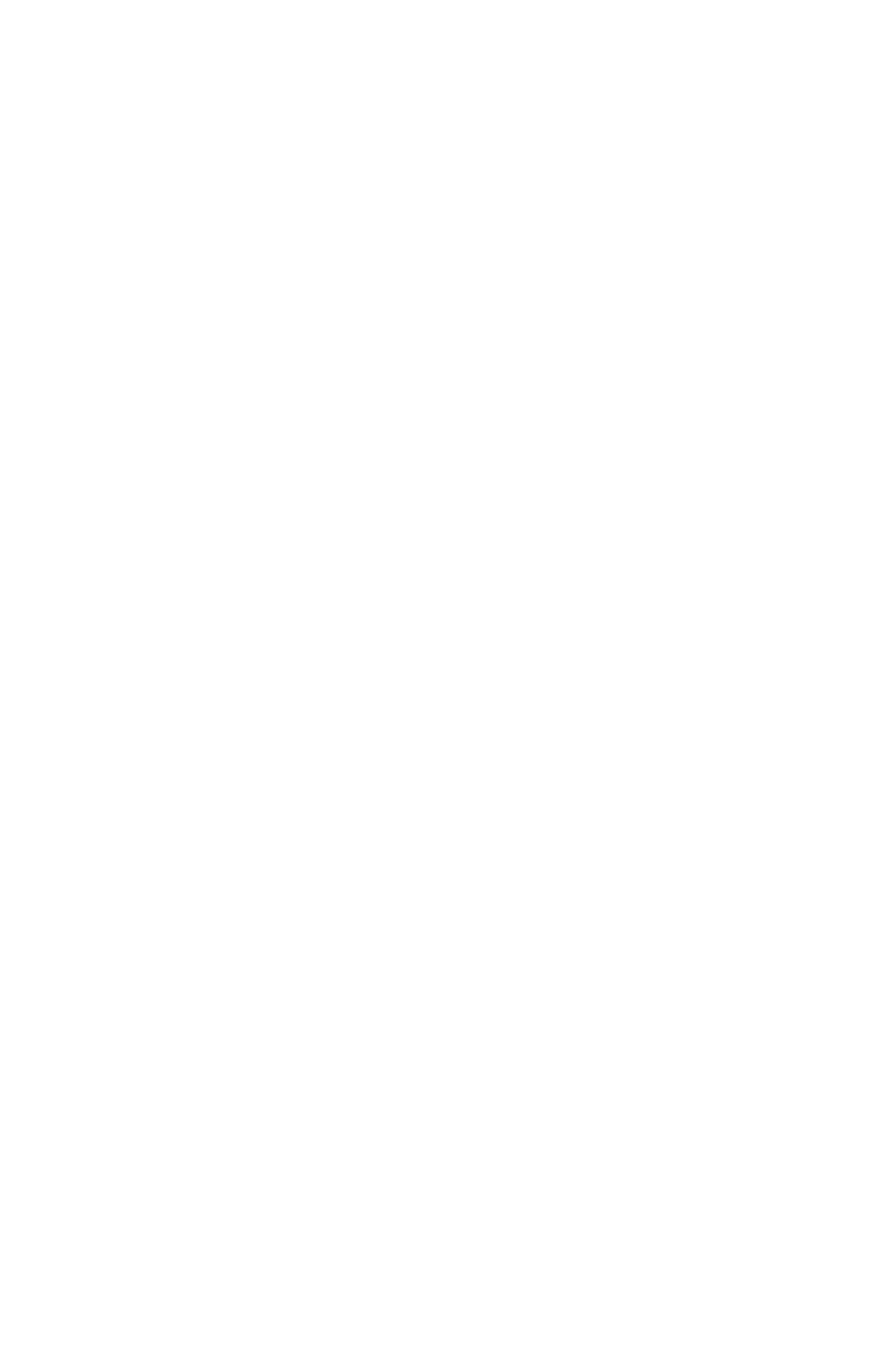## INSTALLATION INSTRUCTIONS

INSTALL THE SHADE BEFORE ATTEMPTING TO OPERATE THE MOTOR.

# Installation Kit Includes:

| Part                                            |                                                                                                                                                                                                                                                     | Quantity                                                                                                             |
|-------------------------------------------------|-----------------------------------------------------------------------------------------------------------------------------------------------------------------------------------------------------------------------------------------------------|----------------------------------------------------------------------------------------------------------------------|
| a. Mounting Brackets                            |                                                                                                                                                                                                                                                     | 2 (shades up to 36" wide)<br>3 (shades 36" to 48" wide)<br>4 (shades 48" to 96" wide)<br>5 (shades 96" to 120" wide) |
| b. 11⁄4" Screws                                 | 2 for Outside Mount, 8 for Inside Mount (up to 36" wide)<br>3 for Outside Mount, 12 for Inside Mount (36" to 48" wide)<br>4 for Outside Mount, 16 for Inside Mount (48" to 96" wide)<br>5 for Outside Mount, 20 for Inside Mount (96" to 120" wide) |                                                                                                                      |
| c. 3/4" Screws for Outside Mount                |                                                                                                                                                                                                                                                     | 2 (shades up to 36" wide)<br>3 (shades 36" to 48" wide)<br>4 (shades 48" to 96" wide)<br>5 (shades 96" to 120" wide) |
| d. 1⁄2" Set-Screws<br>for Inside Mount Brackets |                                                                                                                                                                                                                                                     | 1 per Bracket                                                                                                        |
| e. Radio Frecuency Remote                       |                                                                                                                                                                                                                                                     | 1                                                                                                                    |
| f. Wall Holder for Remote                       |                                                                                                                                                                                                                                                     |                                                                                                                      |

*Wallboard or Plaster: use anchors specifically designed for hollow walls (not included). Concrete, Stone, Brick: use a masonry drill bit and anchors or screws specifically designed for masonry (not included).*

#### Tools Required:



Tape measure, pencil, drill, drill bits, level, step stool or ladder.

*Note: use a* 5/64*" drill bit to pre-drill the screw holes (for attachment to a wall stud or header board). Use Wall Anchors (not included) for hollow dry wall or plaster mounting.*

## Installation:

#### For Outside Mounting

One bracket should be positioned about 2" to 6" from each end of the head rail. For wider shades that require 3 or more brackets, these should be spaced evenly between the two outermost brackets. Hold the shade in place and mark the desired bracket locations with a pencil.

The brackets must be level – use a Spirit Level if necessary to assure proper alignment.

The brackets will be attached to the bottom of the head rail, so attach the brackets to the wall or window frame first. Pre-drill the mounting holes using a <sup>5</sup>%<sup>"</sup> drill bit, and then screw the brackets in place.

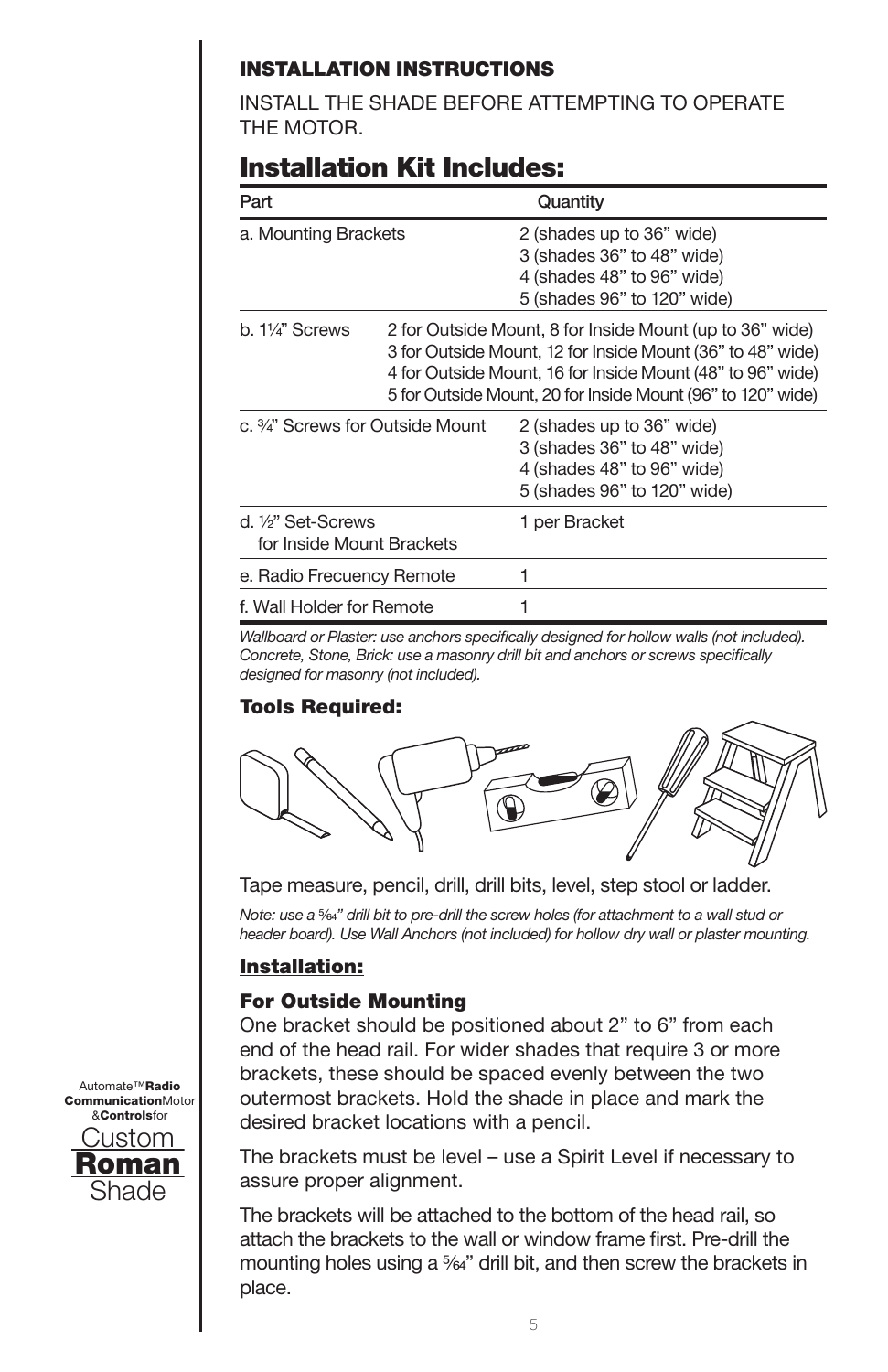Place the head rail against the brackets as illustrated – center the shade over the window opening – then mark the location of each mounting hole on the head rail. Pierce the fabric at the hole locations using the tip of a screw, then pre-drill the mounting holes using a 5/64" drill bit. Attach the shade to the brackets using the  $\frac{3}{4}$ " screws provided.



#### For Inside Mounting:

The dedicated Inside Mount brackets are designed to simplify installation.

However, extra steps are required to realize this benefit.

Specifically, you must slit the fabric of the Back Valance for Inside Mount motorized shades.



*[Note: if used for Outside Mounts it is necessary to cut through the liner and face fabric.]*

The recommended installation sequence is as follows:

1. Place the shade face down on a clean surface – using a tape measure, mark the bracket locations – brackets should be centered between the lift cords – pencil mark the bracket locations, and jot-down the distances from the edge of the head rail (on this piece of paper for instance) as these will be the center points for each bracket when attached to the window frame.



 2. Using the pencil marks from Step 1 as center points, pencil mark 11/2" wide lines where the fabric meets the bottom edge of the head rail. Pierce the fabric at one end of each line with a utility knife, and slit the fabric for the entire length of the line – a sawing motion with the knife works best.

*[Remember that for Outside Mount shades, you are cutting through two layers of fabric.]*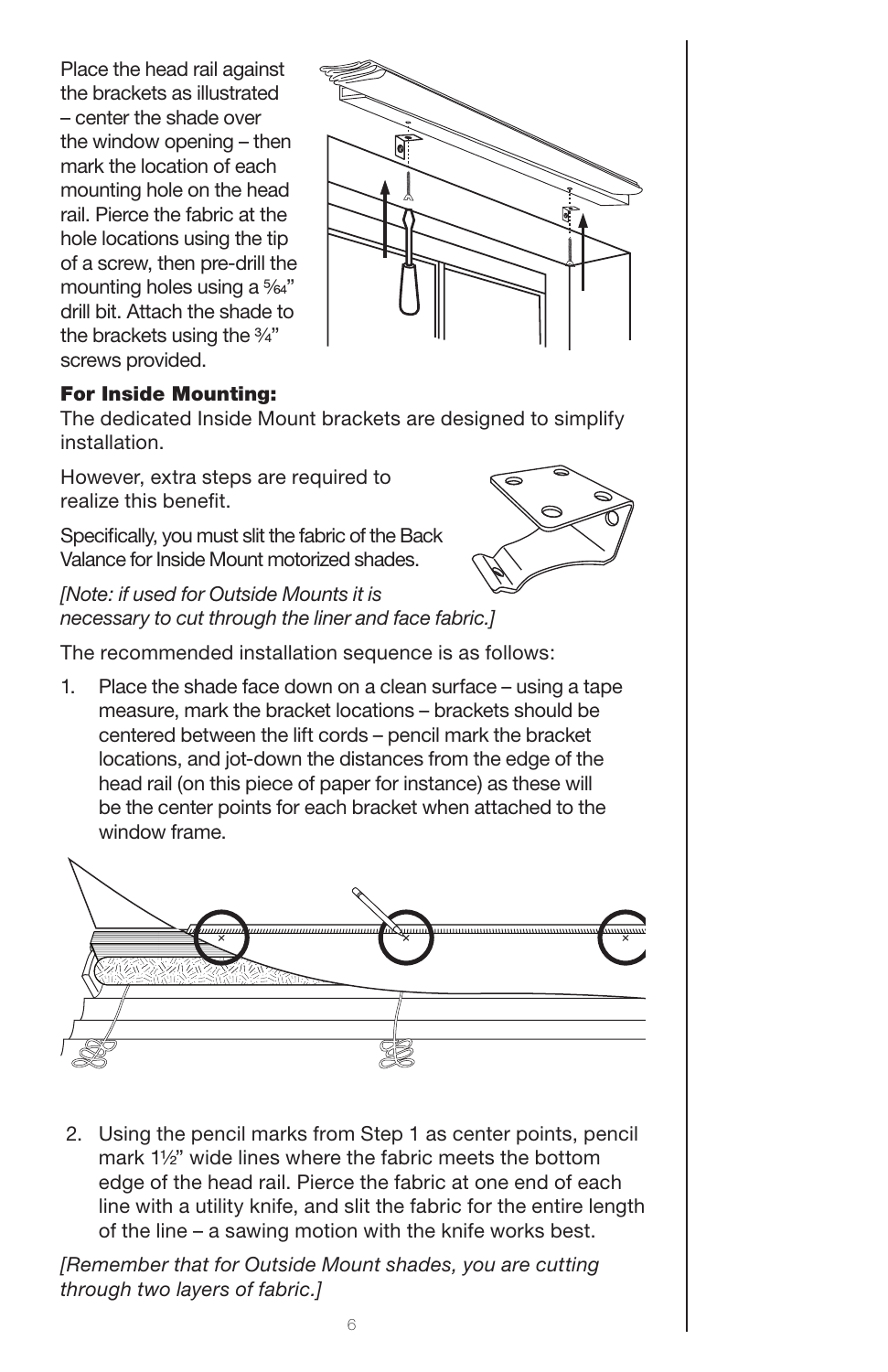

Custom Roman Shade Automate™Radio CommunicationMotor &Controlsfor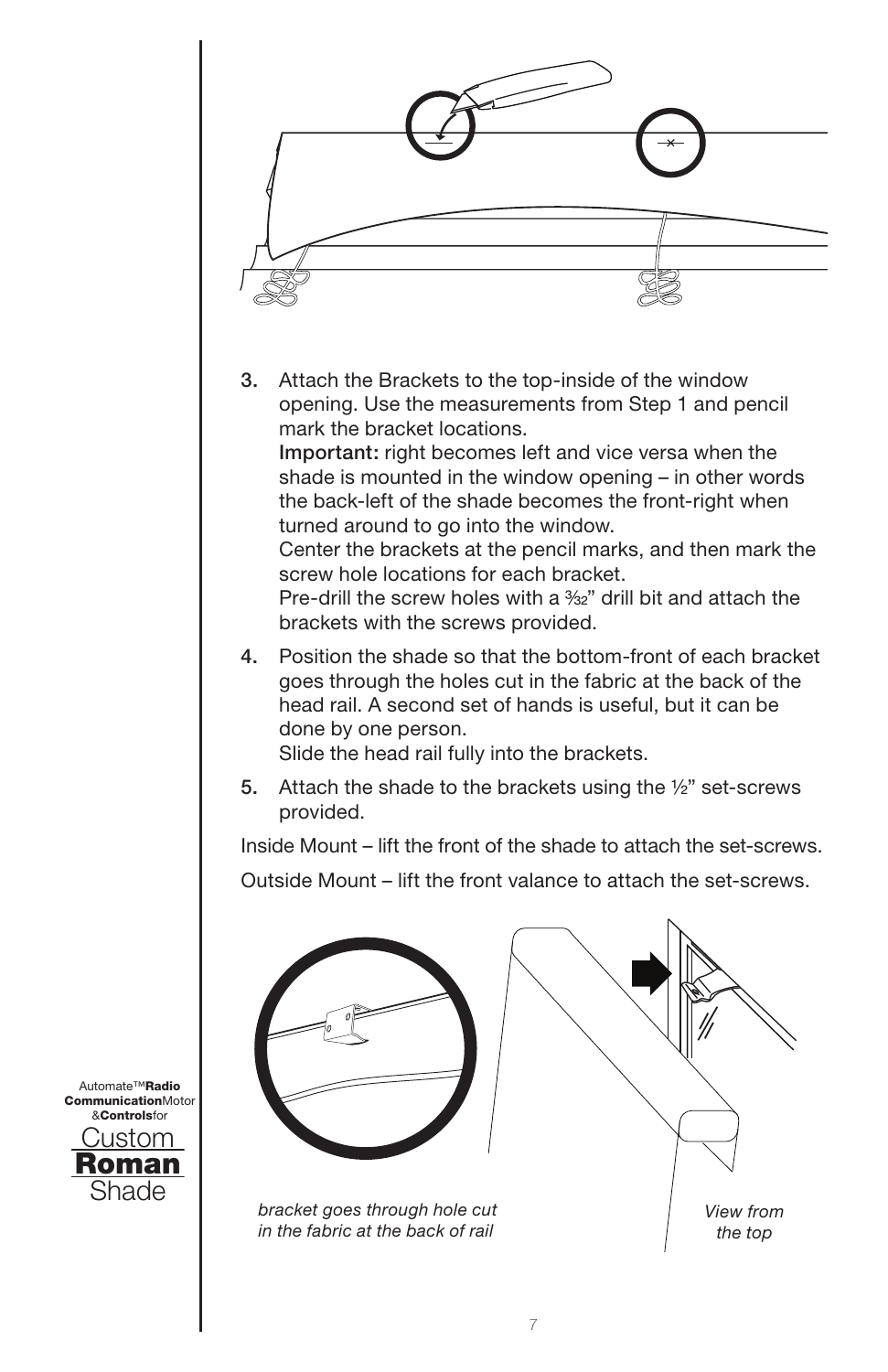# PROGRAMMING AND OPERATION OF AUTOMATE™ Radio Technology Motorized Shades



**IMPORTANT:** The Upper & Lower limit positions (full UP & DOWN positions) have been pre-set at the factory – also, a Channel Number has been assigned to each shade therefore, it is not necessary to perform Steps 2, 3 & 4 below – however, we recommend that you read these to familiarize yourself with the basics of programming the motor and remote control and to fully understand the function of your motorized shade. Also, **note that the batteries in the motor are fully charged at the factory prior to shipment.**

## **Step 1.** Testing/Activating the Motor

Press and immediately release the P1 button on the motor (release within 2 seconds). The motor will move the shade to one of the preset limit positions.

Installers note: when you receive the shade, the motor is in SLEEP MODE, which eliminates the possibility of the unintended activation of the motor during shipment. The motor test takes it out of Sleep Mode.

## **Step 2.** Channel Selection for Each Shade *[Multi Channel Remote]*

When you receive your shades the channel number pre-assigned to each shade will be marked on the shade and/or carton. Per the notice above, it is not necessary to perform Steps 2, 3 & 4 as these settings are done at the factory and will require no adjustment under normal circumstances.

A channel number must be assigned to each motor/shade. The assigned numbers should be sequential starting with #1 (1, 2, 3 etc.)

Press & release the CH (Channel) button – the LCD screen will begin to flash – within 4 seconds press up or down to select the desired channel – press CH to set/confirm.

**Group Control using CH '0'** – Channel '0' is pre-set to simultaneously control all shades paired within your multi-channel remote controller.

**To hide unused channels** (unassigned channels will not be visible on the remote): press and hold STOP & CH simultaneously – CH15 will begin flashing – continue holding CH and scroll up to the last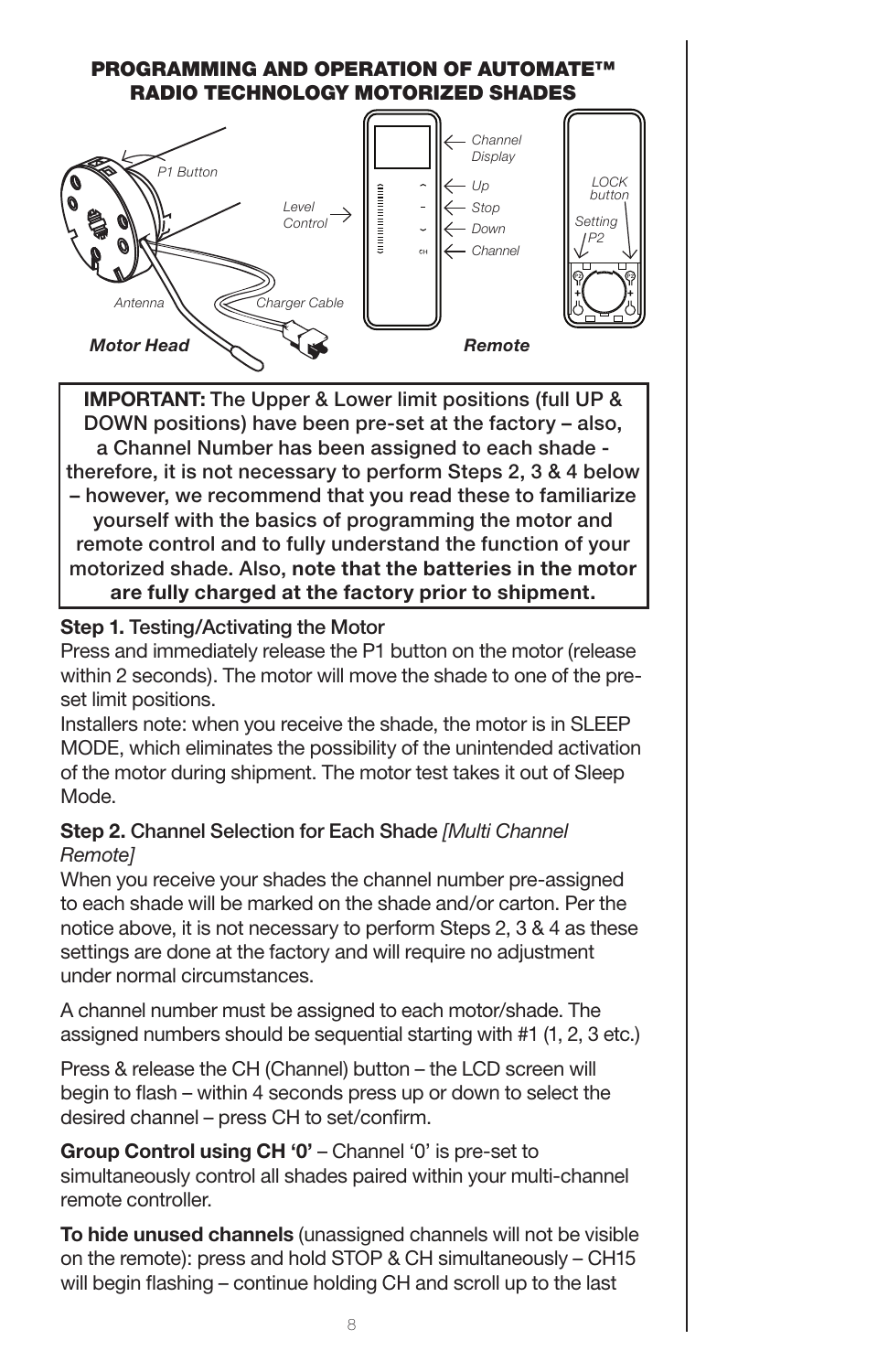assigned channel – press STOP to confirm – flashing will stop.

Example: if you have 8 shades, scroll to CH8 – press and release STOP and wait for the remote to stop blinking – the remote will now be set to scroll from CH0 to CH8 (CH9 through CH15 will no longer be visible on the remote).

## **Step 3.** Programming/Mating the motor to the remote control transmitter

REMINDER: the motor and remote have been pre-set at the factory – programming information for Steps 2, 3 & 4 is provided as background information only.

• Identify the head of the motor housing on the right side of the shade (see drawing) - Press the P1 button for approximately 2 seconds – the shade will emit an audible beep and will oscillate (a quick back and forth movement of the shade).

• Press and hold the STOP button on the remote (see drawing) for approximately 2 seconds – the motor will beep 3 times and will oscillate twice – the motor and transmitter are now mated.

#### **Step 4.** Setting UP or DOWN Limit Positions

NOTE: Upper and lower limit positions have been pre-set at the factory - programming information for Steps 2, 3 & 4 is provided as background information only.

Set the UP position:

Press the UP arrow to move the shade to the desired upper limit position – press UP and STOP simultaneously for approximately 5 seconds – the shade will beep 3 times and oscillate – the upper limit is now set.

• Set the DOWN position:

Press the DOWN arrow to move the shade to the desired lower limit position – press DOWN and STOP simultaneously for approximately 5 seconds – the shade will beep 3 times and oscillate - the lower limit is now set.

- Adjusting Upper Limit Position: To clear the already set-up limit position, Press UP and STOP simultaneously for approximately 8 seconds until the motor beeps once and oscillates twice – move the shade to the new upper limit position and then press UP and STOP simultaneously for approximately 8 seconds until the shade beeps 3 times and oscillates twice – the new upper limit is now set.
- Adjusting Lower Limit Position: To clear the already set-up limit position, Press DOWN and STOP simultaneously for approximately 8 seconds until the motor beeps once and oscillates twice – move the shade to the new lower limit position and then press DOWN and STOP simultaneously for approximately 8 seconds until the shade beeps 3 times and oscillates twice – the new lower limit is now set.

*NOTE: after all limits are set, see the remote control operating instructions below.*

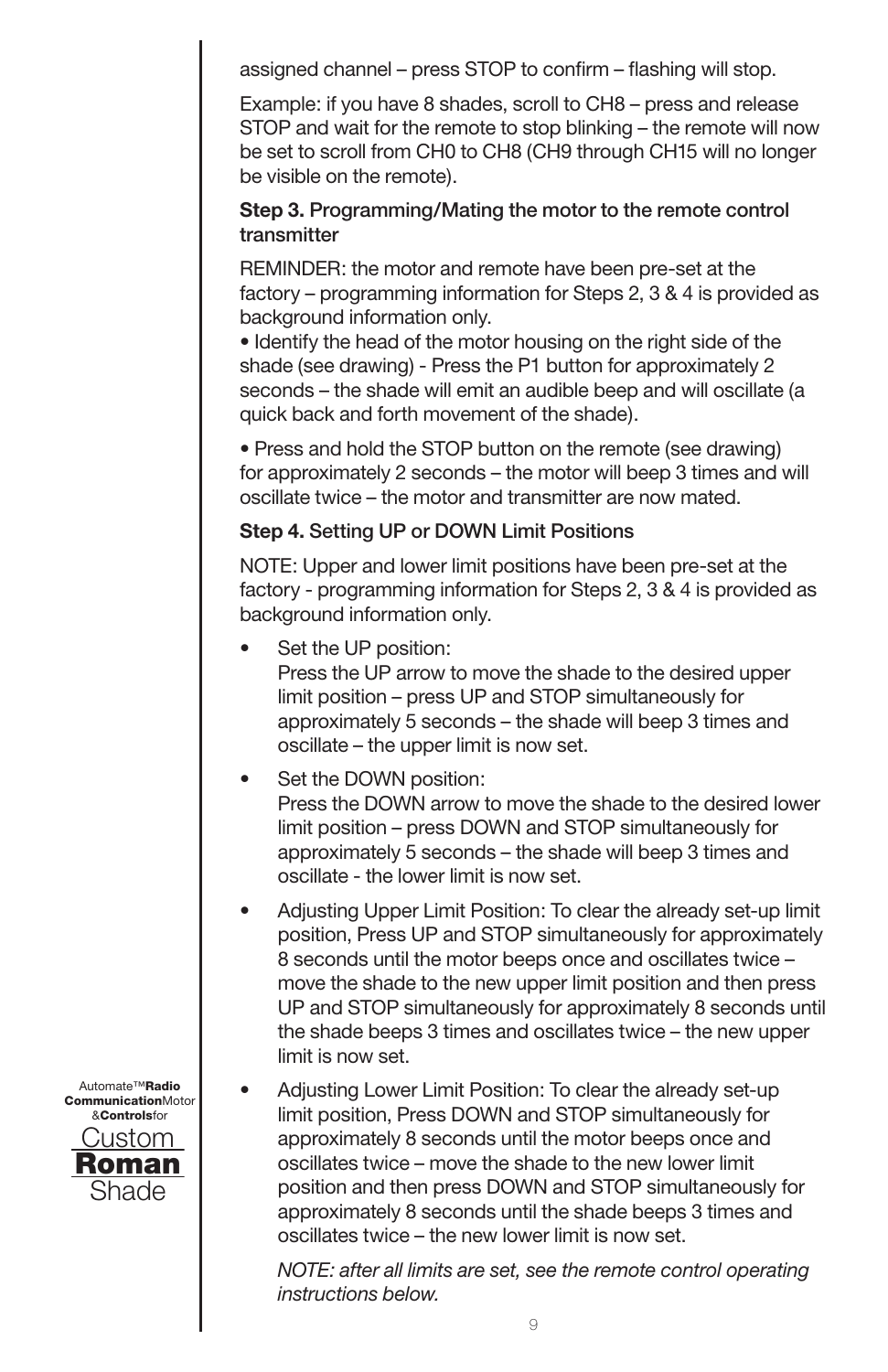# **Step 5.** Setting an Optional Intermediate "Favorite" Position

Move the shade to the desired position – remove the battery cover on the back of the controller and press the P2 button – the motor will beep and oscillate once – press STOP – the motor will beep and oscillate once - press STOP again – the motor will beep 3 times and oscillate twice - the intermediate position is now set. To delete the intermediate position: press the P2 button – press STOP – press STOP again.

**Step 6. To Delete All Settings** (reset to factory settings) Press & hold P1 on the motor head for approximately 14 seconds – the motor will oscillate once, followed by a pause – the motor will oscillate a second time, followed by another pause – the motor will oscillate a third time – there will be 4 beeps and the motor will oscillate one last time – all settings are now deleted.

#### **Step 7.** Lock Button

Pressing the Lock Button on the rear of the remote makes it impossible to change any programmed settings without unlocking the remote. This is an option to be considered if, for example, young children have access to the remote. It is a good idea to lock the remote under any circumstances.

## Operating the Shade Using the Remote Control Transmitter

Press the UP/DOWN button once and the shade will move to the upper or lower limit position.

Press STOP to position the shade manually.

When the up position has been reached, the UP button becomes non-functional, and when the down position has been reached the DOWN button becomes non-functional.

Press and hold STOP for approximately 2 seconds to send the shade to the "Favorite" intermediate position.

**The Levelling Control Bar** – slide a finger up or down on the Level Control bar on the remote to move the shade(s) as desired. When used to control a group of shades (CH '0'), they will all align to the same position when using the Level Control.

**Operating the Shade - Using the Automate™ Wi-Fi Hub & App** Carefully follow the instructions that came with the Wi-Fi Hub, and the instructions provided when you install the App.

## **Re-Charging the Batteries**

Connect the AC Charger to the Charger Cable attached to the motor head – charge for 6 hours.

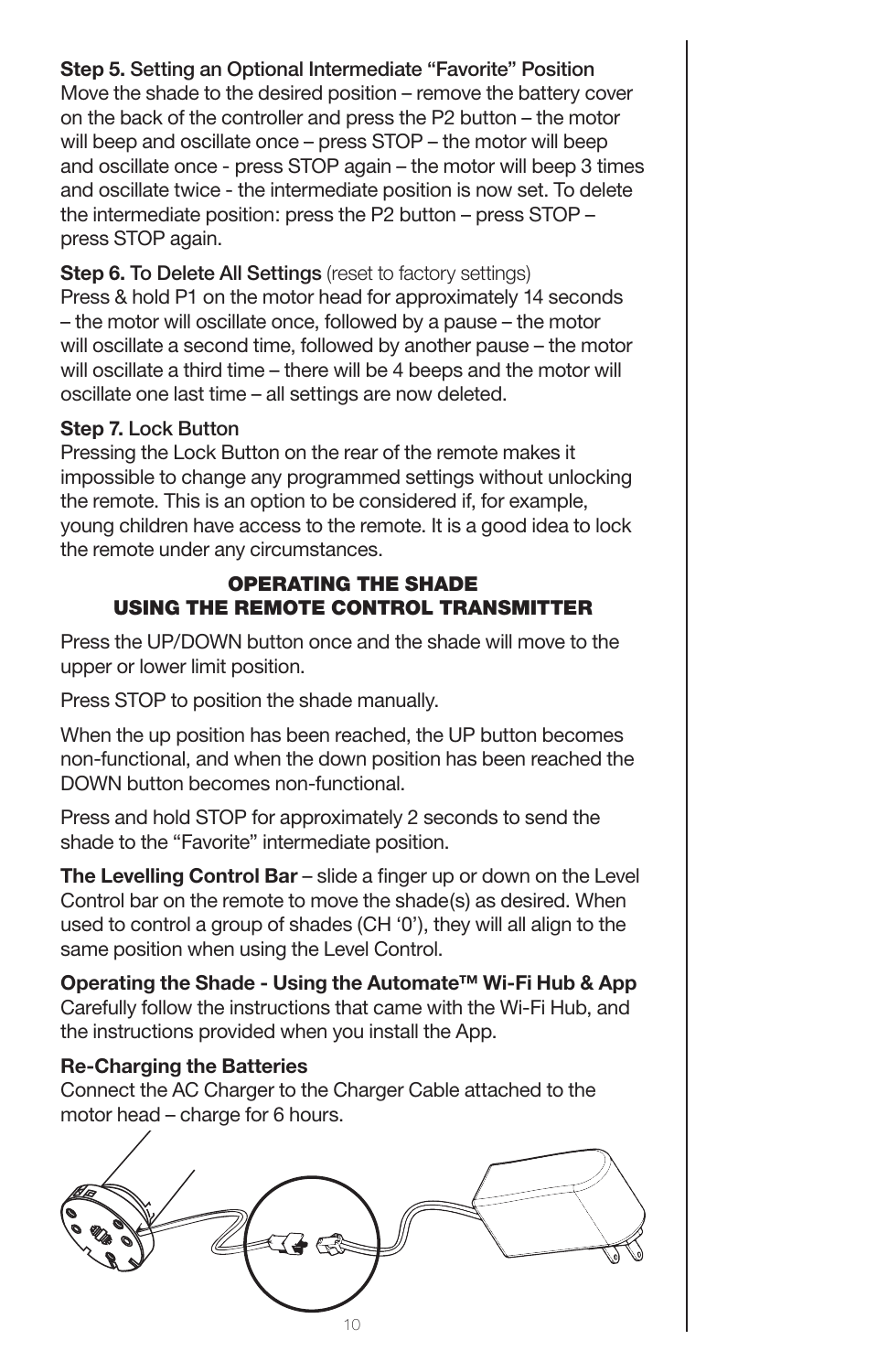

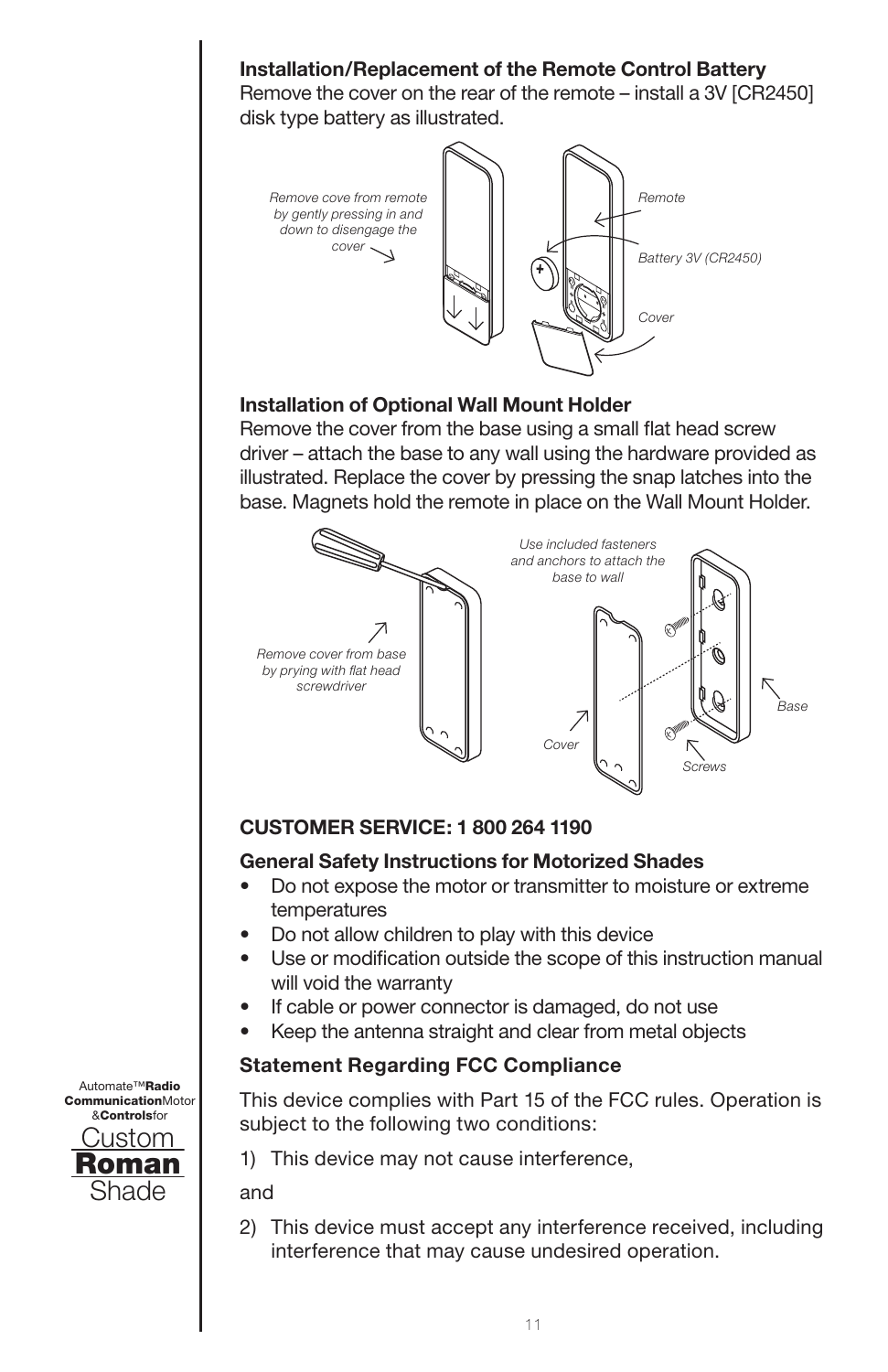Note:

This equipment has been tested and found to comply with the limits for a Class 'B' digital devise, pursuant to Part 15 of the FCC Rules. These limits are designed to provide reasonable protection against harmful interference in a residential installation. This equipment generates, uses and can radiate radio frequency energy and, if not installed and used in accordance with the instructions, may cause harmful interference to radio communications.

However, there is no guarantee that interference will not occur in a particular installation. If this equipment does cause harmful interference to radio or television reception, which can be determined by turning the equipment off and on, the user is encouraged to try to correct the interference by one or more of the following measures:

- Reorient or relocate the receiving antenna.
- Increase the separation between the equipment and the receiver.
- Connect the equipment into an outlet on a circuit different from that to which the receiver is connected.
- Consult the dealer or an experienced radio/TV technician for help.

Any changes or modifications not expressly approved by the party responsible for compliance could void the users authority to operate the equipment.

# **Fabric Care Instructions**

The packaging and shipping of soft treatments frequently results in minor wrinkling of the fabrics used.

There are different characteristics and handling needs for the variety of fabrics offered in this program.

Please refer to the descriptions below for guidance on how to remedy minor wrinkles upon delivery.

First, allow all items to hang for a few days so wrinkles relax and begin to fall out.

# *Silk fabrics:*

• Natural irregularities give the fabric its unique and desired character. The appearance of slubs, nubs, loops and barre ridges are universally accepted as normal and should not be considered defects.

• If necessary, steam silk to remove stubborn wrinkles. Please note that a good quality steamer is needed so water spots won't form from water spitting out from the steaming device.

# *Rayon/Poly blends:*

• If necessary, steam rayon/poly to remove stubborn wrinkles. Please note that a good quality steamer is needed so water spots won't form from water spitting out from the steaming device.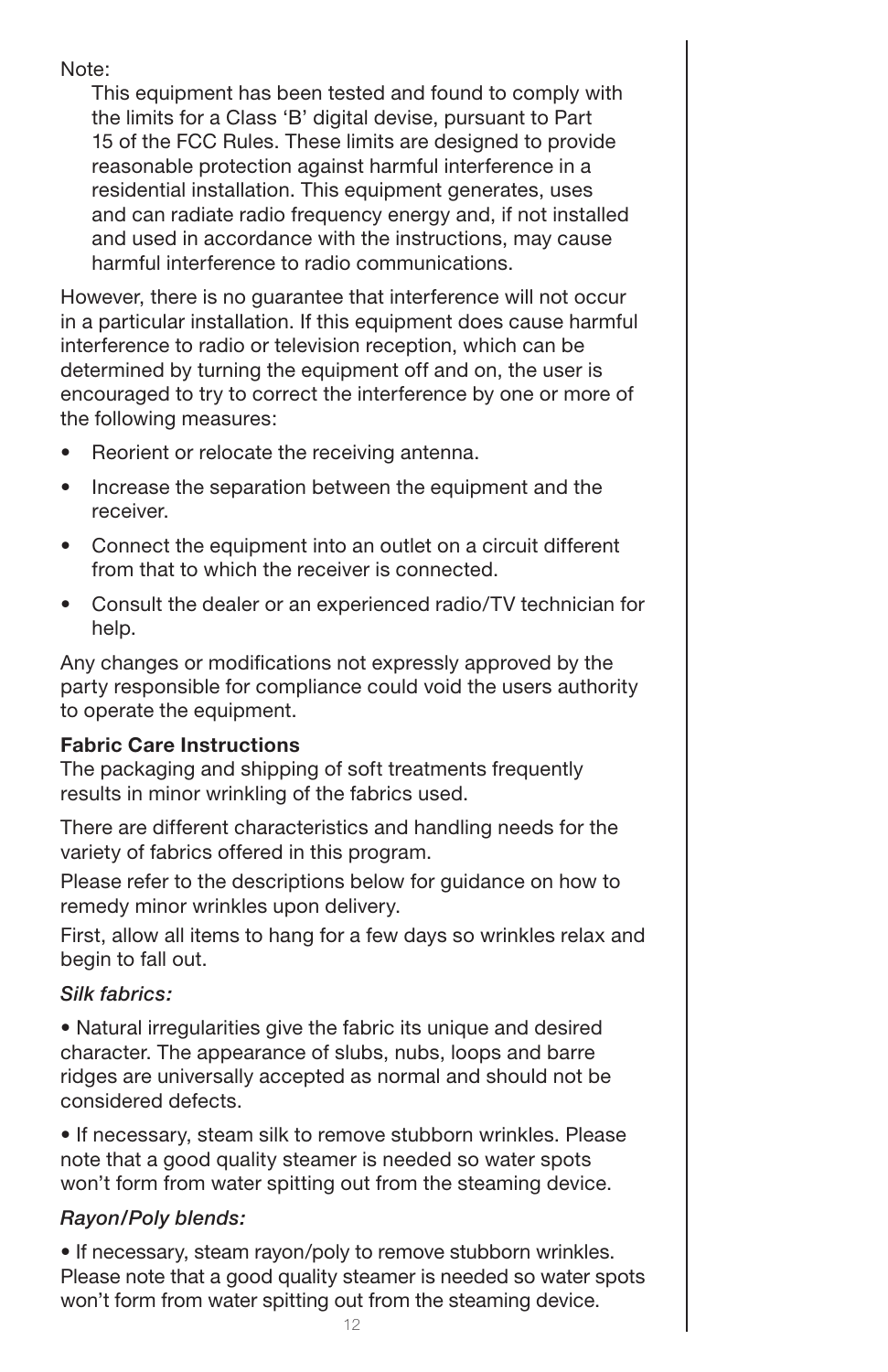# *100% Polyester:*

• If necessary, steam polyester or gently iron on a low heat setting to remove stubborn wrinkles. 100% Polyester fabrics release wrinkles easily. Steam or iron on the Polyester / Synthetic Fabrics setting (Low), but be aware that Polyester will melt if the iron is too hot.

# *Cotton/Poly blends:*

• If necessary, gently iron on a Blended Fabric (Medium) setting to remove stubborn wrinkles.

# *100% Cotton and 100% Linen:*

• If necessary, gently iron on a Cotton (High) setting to remove stubborn wrinkles.

# **General Cleaning Guidance:**

- For shades a local shade/blind cleaning service is recommended.
- However, on 100% Polyester, Cotton/Poly blends and 100% Cotton or 100% Linen you may: Spot clean with warm soapy water using mild detergent and a clean sponge. Air-dry and then steam or iron as guided above.

# **REPLACEMENT PARTS**

In the event that replacement parts are ever needed, you may call: 1-800-264-1190.

Please be sure to provide the following information, if possible:

- The complete model or catalog number of your product
- A description of the product
- A description of the part needed

# LIMITED LIFETIME WARRANTY

The enclosed product is warranted to the original residential retail purchaser as long as the product remains in the original window.

# **Covered**

Lifetime: Entire product against manufacturing defects (i.e. a flaw in the product design, materials, or workmanship that causes the product to no longer function.

3 Years: Cords, including internal cords such as those found in cordless blinds or shades.

5 Years: All fabric

5 Years: Battery Operated Motors

# **Not Covered**

- 1. Normal wear and Tear
- 2. Any product that fails due to:
- Abuse

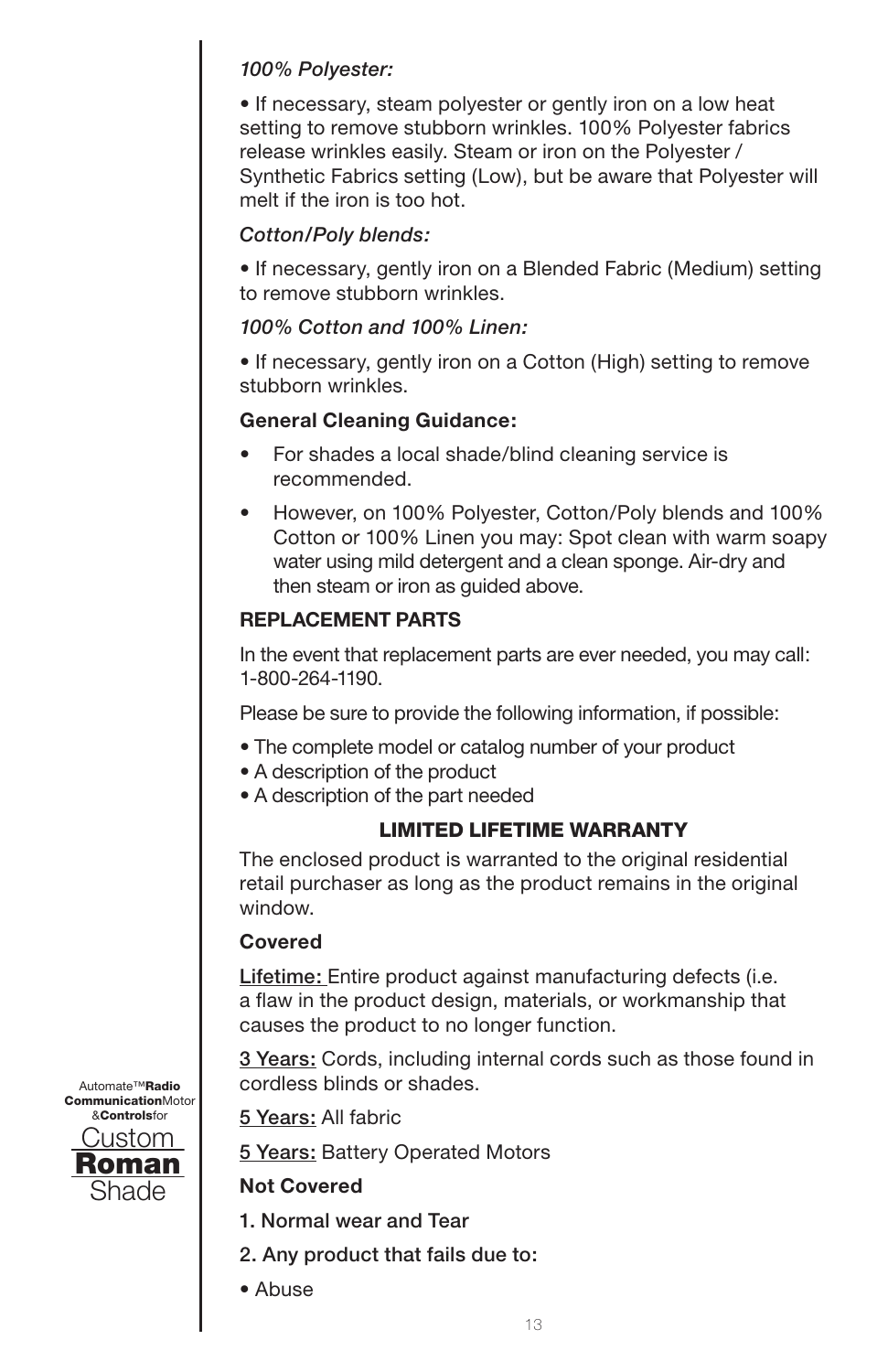- Alterations
- Exposure to salt air
- Improper cleaning
- Improper installation
- Misapplication
- Accident
- Damage from pests/insects/pets
- Extraordinary use
- Improper handling
- Improper operation
- Misuse

## 3. Natural Wood Products that have:

- Loss of color intensity
- Variations in color, grain or texture
- Warping of wood slats in high humidity areas

#### 4. Costs associated with:

- Product removal
- Transportation to and from the retailer
- Brand label removal
- Product re-measure
- Product reinstallation
- Shipping
- Incidental or consequential damages

In the event there are multiple blinds/shades in the same room, only the defective blind/shade will be replaced

# **To Report Shipping Damage:**

If damage occurred during shipping, call the place of purchase and report within 7 calendar days, or you may be denied credit for your damaged product.

## **To Obtain Service:**

If you suspect this product has a manufacturing defect in materials or workmanship:

- Locate the sales receipt
- Call place of purchase

Any unauthorized returns will not be accepted.

## **Warranty Remedy:**

This shall be your sole remedy under this limited warranty.

If this product is found to have a manufacturing defect in materials or workmanship, we will, at our discretion, do one of the following:

- Repair the product
- Replace the product
- Refund the cost of the product

Colors may vary from lot to lot and may not exactly match sample swatches or previous purchases.